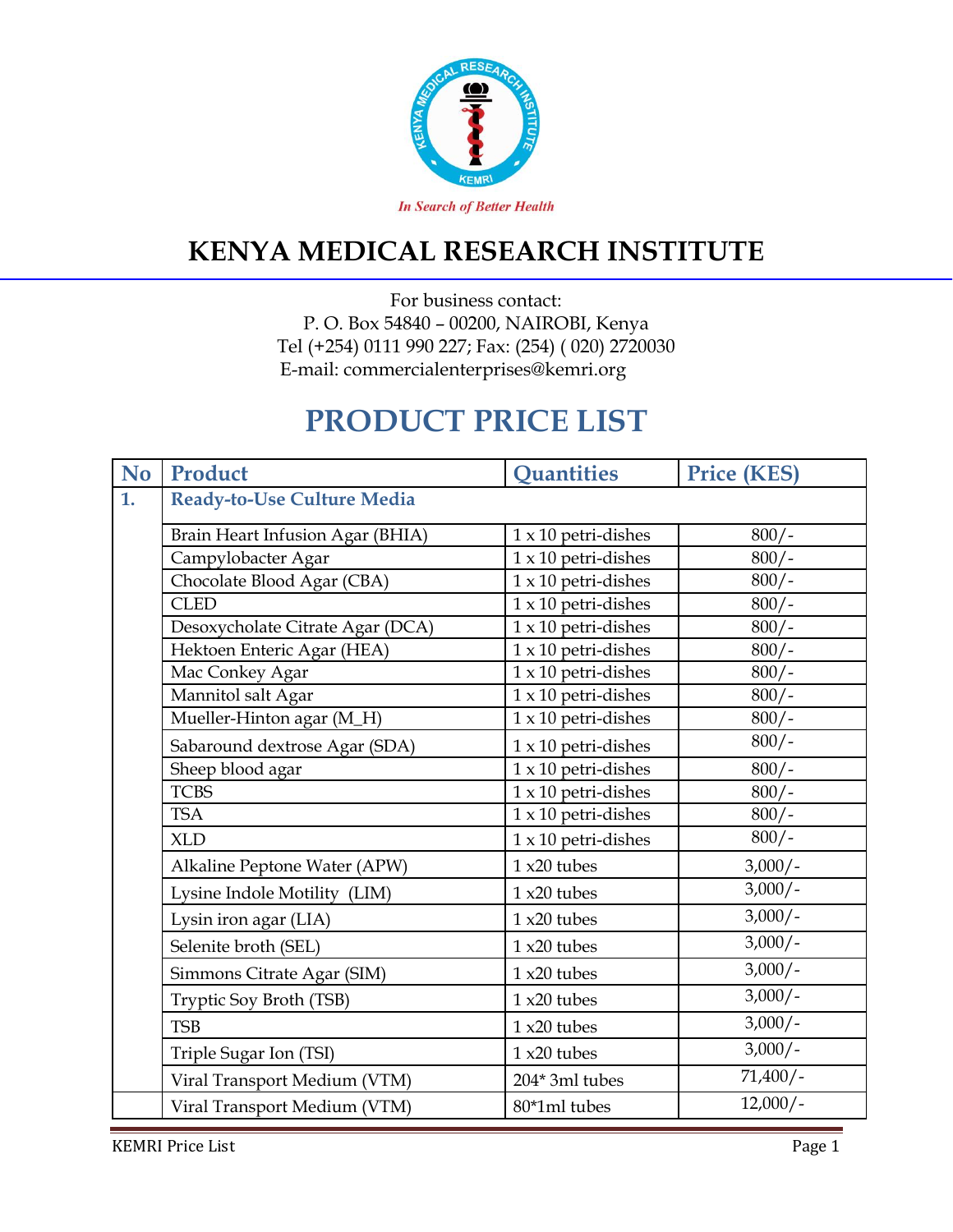

## **KENYA MEDICAL RESEARCH INSTITUTE**

#### For business contact: P. O. Box 54840 – 00200, NAIROBI, Kenya Tel (+254) 0111 990 227; Fax: (254) ( 020) 2720030 E-mail: commercialenterprises@kemri.org

| 6.                | <b>KEMrub Hand Sanitizers</b>                                                                          |                            |            |  |  |
|-------------------|--------------------------------------------------------------------------------------------------------|----------------------------|------------|--|--|
|                   | Alcohol Based Hand Sanitizer<br>$\bullet$                                                              |                            |            |  |  |
|                   | Proven efficacy<br>$\bullet$                                                                           |                            |            |  |  |
|                   | Backed by studies that have shown superior performance as compared to similar products in<br>$\bullet$ |                            |            |  |  |
|                   | the market.                                                                                            |                            |            |  |  |
|                   | Strict quality control<br>$\bullet$                                                                    |                            |            |  |  |
|                   |                                                                                                        | 60ml-Spray/Gel             | $120/-$    |  |  |
|                   |                                                                                                        | 120ml Gel/Spray            | $180/-$    |  |  |
|                   |                                                                                                        | 250 ml Spray               | $250/-$    |  |  |
|                   |                                                                                                        | 5Ltr Gel/ Spray            | $3,200/-$  |  |  |
|                   |                                                                                                        | 500ml Gel/ Spray           | $350/-$    |  |  |
|                   |                                                                                                        | 20Ltr Gel/Spray            | $9,000/-$  |  |  |
|                   |                                                                                                        | <b>Automatic Sanitizer</b> | $5,800/-$  |  |  |
|                   |                                                                                                        | Dispenser                  |            |  |  |
| $\overline{7}$ .  | <b>TBcide Decontaminant</b>                                                                            | 5 Ltr                      | $450/-$    |  |  |
|                   | Hypochlorite 5%<br>Stabilized Sodium                                                                   |                            |            |  |  |
|                   | solution                                                                                               |                            |            |  |  |
|                   | Backed by studies that show efficacy of the<br>$\bullet$                                               |                            |            |  |  |
|                   | formulation                                                                                            |                            |            |  |  |
|                   | Strict quality control                                                                                 |                            |            |  |  |
| 8.                | <b>KEMTAQ TAQ Polymerase</b>                                                                           |                            |            |  |  |
|                   | This is a TAQ Polymerase that has                                                                      | $100 \mu l$                | $8,000/-$  |  |  |
|                   | been tested by KEMRI Labs and found                                                                    |                            |            |  |  |
|                   | to as good as popular commercial TaQ                                                                   | 1Ml                        | $80,000/-$ |  |  |
|                   | in the market.                                                                                         |                            |            |  |  |
|                   | It is cost effective                                                                                   |                            |            |  |  |
| $\overline{10}$ . | <b>Rapid Test Kits for HBV and HIV</b>                                                                 |                            |            |  |  |
|                   | KEMRI has the above 2 kits that have                                                                   |                            |            |  |  |
|                   | been approved by NPHLS                                                                                 |                            |            |  |  |
|                   | They are currently awaiting<br>$\bullet$                                                               | 20 tests                   | $1,300/-$  |  |  |
|                   | application for WHO Pre-qualification                                                                  |                            |            |  |  |
|                   |                                                                                                        | 20 tests                   | $1,500/-$  |  |  |